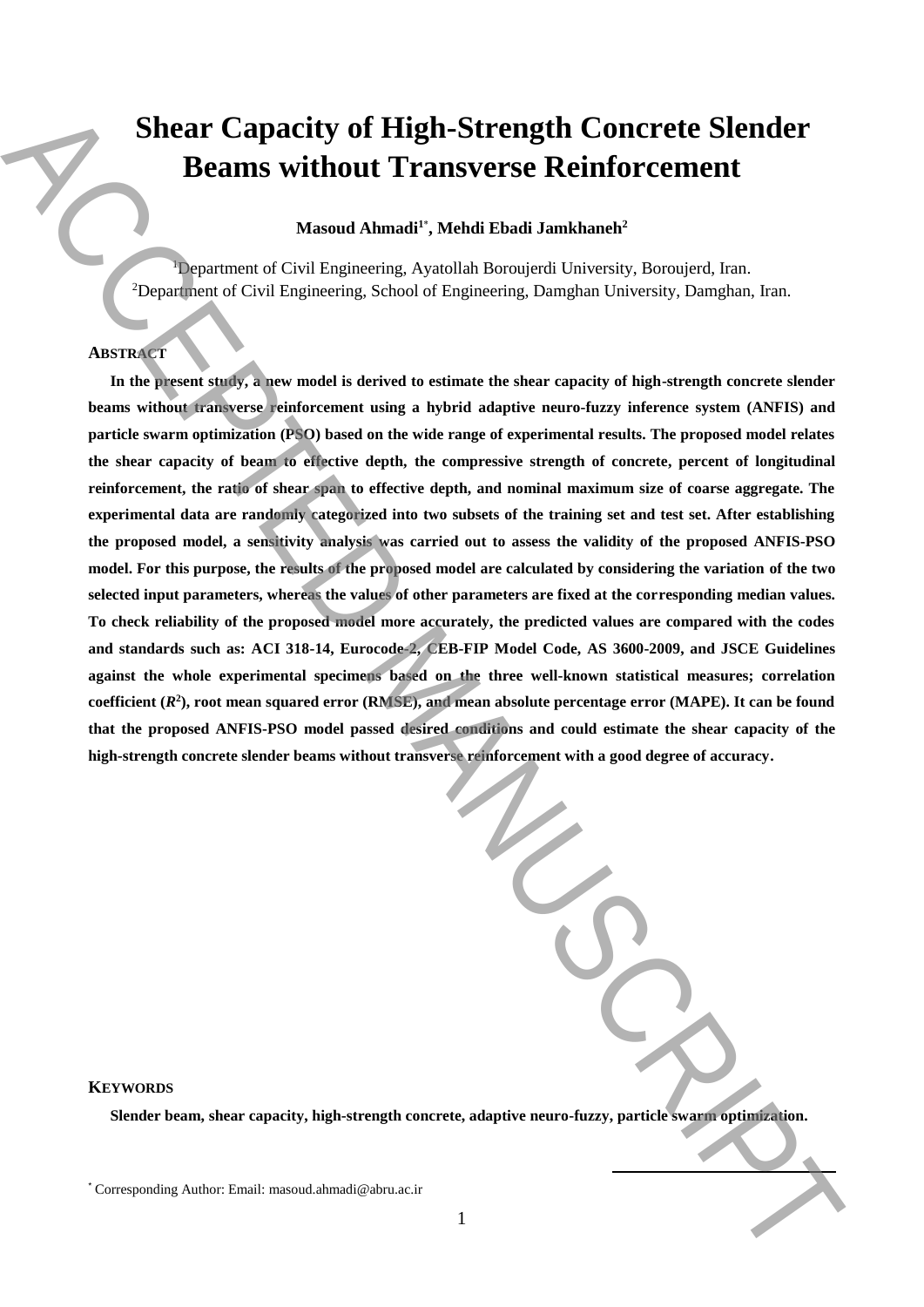#### **1. Introduction**

Precise determination of shear strength is not easy to calculate due to the complexity of the shear transfer mechanism in the reinforced concrete members, and hence numerous models and approaches have been developed in this regard [1-4]. Most of the relationships have been established based on a limited number of experimental results or using numerical and analytical methods. In the other hand, the comparison results of some models with the experimental results shows their inadequate reliability, which can be due to simplifications in the complicated shear transfer mechanism, accuracy within a limited range of shear span (a) to effective depth (d) ratio, and lack of consideration of all effective parameters in shear capacity. The slender beam can be considered as the beams in which the ratio of shear span to the effective depth is greater than 2.5 [5]. **1.** Interdection is determined and actual values of the signature of the signature of the signature of the signature of the signature of the signature of the signature of the signature of the signature of the signature o

In recent years, the structural designers have shown considerable interest in the use of high strength concrete (HSC). Although there is no unique criterion for determining the point of separation between normal and high strength concrete, which is approved by the codes, the HSC may be characterizes as concrete with compressive strength in the range of 50 to 100 MPa. In this paper, HSC has a compressive strength greater than 40 MPa, based on the recommendation in ACI 363R-10 [6].

Computational intelligence is an efficient tool to solve complex problems with an appropriate level of precision. So far, a large number of experimental investigations have been performed to study the effect of mechanical and geometrical properties on the shear strength of slender beams and addressed major parameters that contribute to the purpose of the present study. In this paper, a new approach is derived to estimate the shear capacity of high-strength concrete slender beams without transverse reinforcement using a hybrid adaptive neuro-fuzzy inference system (ANFIS) and particle swarm optimization (PSO).

#### **2. Experimental Database**

Various experimental studies have been carried out in recent decades on high strength concrete beams without transverse reinforcement, which have given rise to new relationships and increased reliability. The results of studies revealed that the main affecting parameters on shear strength are compression strength of concrete, the ratio of shear span to effective depth, amount of longitudinal rebars, and cross sectional dimension of beam.

Only experimental results meeting the following criteria are included in the database:

- The beams with a/d greater than 2.5 were considered.
- The slender RC beams were without transverse reinforcement.
- The predominant failure mode is shear.
- The beams should be tested under a monotonically increased concentrated load to avoid dynamic effects on failure.

#### **3. Hybrid ANFIS-PSO**

#### 3.1. Details of Membership Functions

The Gaussian type of membership functions is used for the input and output parameters.

$$
\mu(x;\sigma,c) = \exp\left(-\frac{(x-c)^2}{2\sigma^2}\right) \tag{1}
$$

where, c and  $\sigma$  are the center and variance of the each parameters. The detail of each membership function is presented in Table 1.

### 3.2. Linear Functions

The proposed ANFIS-PSO model uses fuzzy c-means clustering to generate a fuzzy inference system with five clusters as a linear function:

$$
CL_j = a_1 X_1 + a_2 X_2 + a_3 X_3 + a_4 X_4 + a_5 X_5 + C \quad j = 1, 2, 3, 4, 5 \tag{2}
$$

## 3.3. Fuzzy Rule Base

Five rules are considered in the proposed model, which are presented in Table 2.

## **4. Results and Discussion**

The training and testing phases of the ANFIS-PSO model were done using 139 and 46 samples, respectively. The optimum system has 50 and 30 unknown parameters for the membership and output functions, respectively. The comparison of the predicted results of the test dataset is presented in Figure 1. Results indicate that the proposed hybrid ANFIS–PSO approach has a high accuracy against the test dataset. The MAPE of training and testing data are 6.24, and 10.87, respectively, which show a reasonable agreement